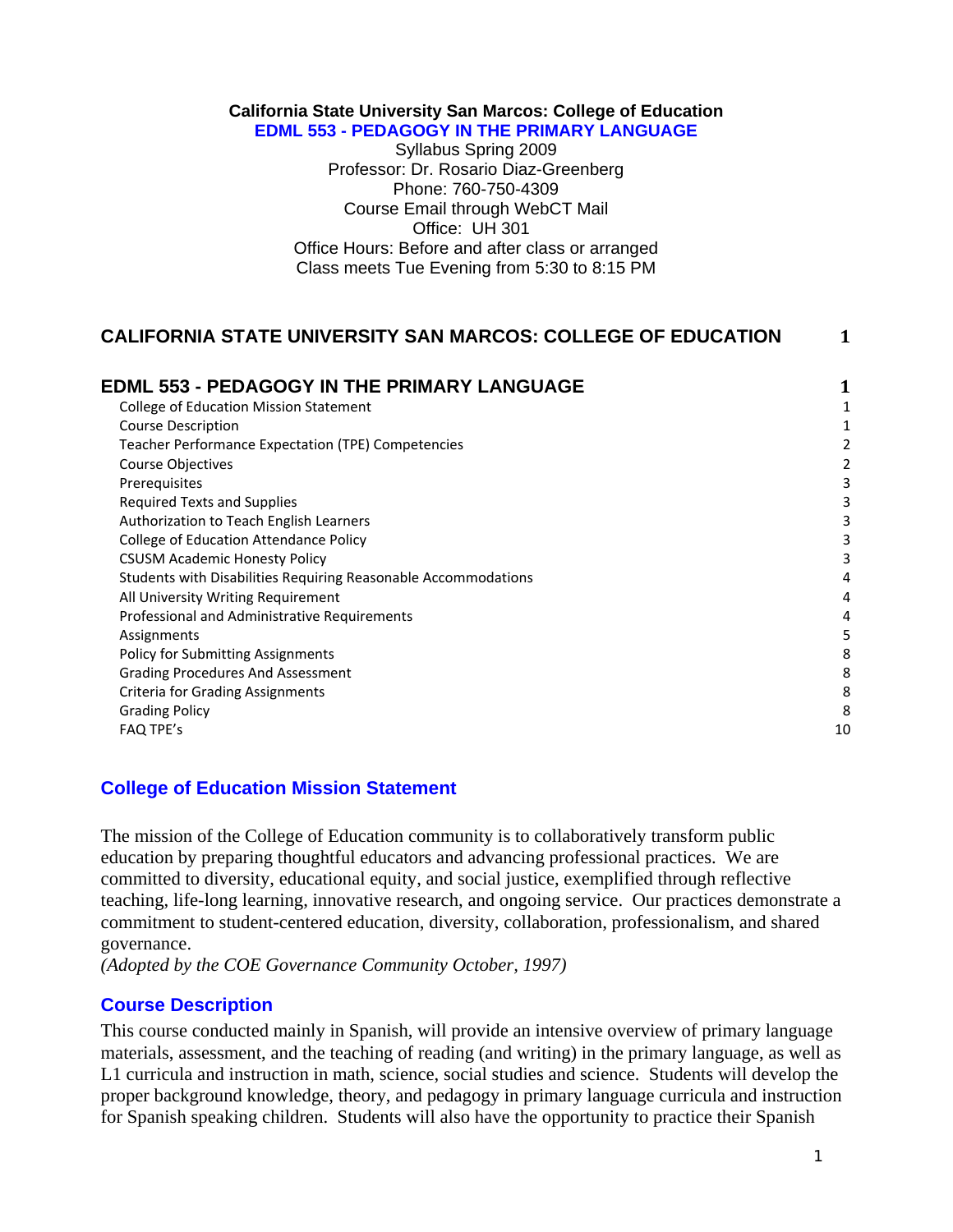language instruction within the context of primary language instruction content material. Additionally, the course focuses on Latino culture and issues surrounding the language of emphasis

# **Teacher Performance Expectation (TPE) Competencies**

This course is designed to help teachers seeking the Multiple and Single Subjects Credential to develop the skills, knowledge, and attitudes necessary to assist schools and districts in implementing an effective program for all students. The successful candidate will be able to merge theory and practice in order to realize a comprehensive and extensive educational program for all students. The following TPEs are addressed in this course:

#### Primary Emphasis

#### TPE 16: Biliteracy

Candidates for the teaching credential who desire advanced certification in the area of biliteracy will be able to pursue "An Advanced Certificate in Biliteracy Education," entailing preparation on addressing the needs of English learners while demonstrating proficiency in English and Spanish. Candidates, upon completion of the program, will be able to know and apply first and second language pedagogical theories, principles, and instructional practices for biliteracy programs. It is expected that candidates will become experts in program design, curriculum development, implementation, and evaluation of program effectiveness. Candidates will also become knowledgeable in assessing and addressing the needs of biliterate students, to include cognition, cultural differences, and language development. It is the expectation of this Certification that the primary languages will be maintained and enhanced as a second language is added in an effort to create students who are proficient in two languages.

## **Course Objectives**

Teacher candidates will be able to:

plan, develop, implement and assess standards-aligned content instruction in the primary and target language.

understand and employ a variety of instructional and assessment strategies, appropriate to student language proficiency levels, that foster higher-order thinking skills.

be aware of intercultural communication and interaction that is linguistically and culturally responsive.

 evaluate, select, use and adapt state-board adopted and state-board approved materials, as well as other supplemental instructional materials.

demonstrate the ability to use a variety of criteria for selection of instructional materials, to assess the suitability and appropriateness for local context and to augment resources when they are not suitable or available.

demonstrate knowledge of the traditions, roles, status, and communication patterns of the culture of emphasis as experienced in the country or countries of origin and in the United States.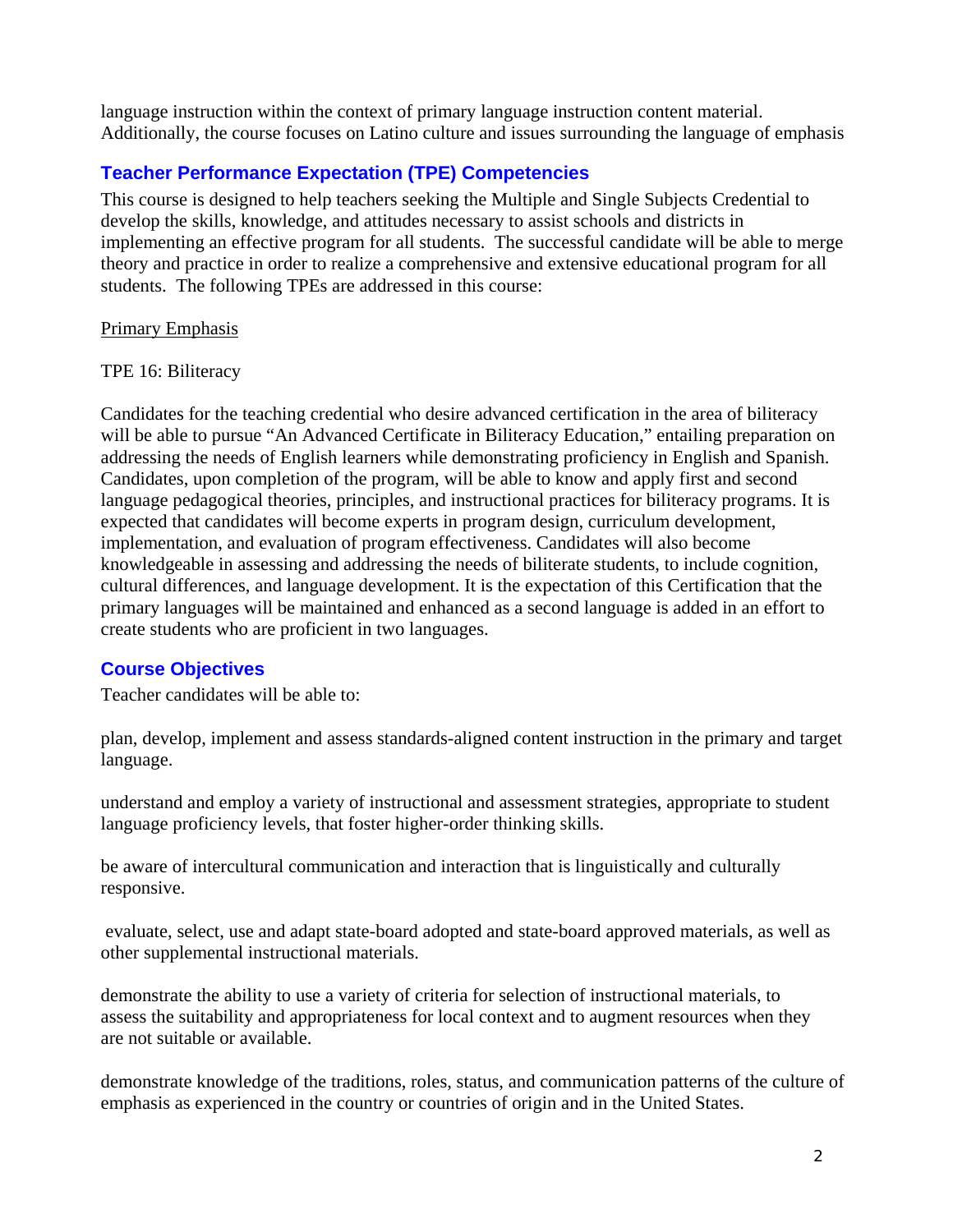understand major historical events, political, economic, religious, and educational factors that influence the socialization and acculturation experiences of the target groups in the California and the U.S.

demonstrate knowledge of the country/countries of origin, including geographic barriers, demographic and linguistic patterns, and the ways in which these affect trends of migration, immigration and settlement in the United States

#### **Prerequisites**

The prerequisites for this course are to be admitted in any of the credential programs within COE, to have declared (in writing) your intention to obtain a bilingual credential, and to be able to communicate, read, and write in Spanish at the Advanced level.

#### **Required Texts and Supplies**

There is a required Reading Compendium. More information will be provided in class.

## **Authorization to Teach English Learners**

This credential program has been specifically designed to prepare teachers for the diversity of languages often encountered in California public school classrooms. The authorization to teach English learners is met through the infusion of content and experiences within the credential program, as well as additional coursework. Students successfully completing this program receive a credential with authorization to teach English learners.

*(Approved by CCTC in SB 2042 Program Standards, August 02)* 

## **College of Education Attendance Policy**

Due to the dynamic and interactive nature of courses in the College of Education, all students are expected to attend all classes and participate actively. A good student is one who adheres to standards of dependability and promptness. At a minimum, students must attend more than 80% of class time, or s/he may not receive a passing grade for the course at the discretion of the instructor. Should the student have extenuating circumstances, s/he should contact the instructor as soon as possible. (Adopted by the COE Governance Community, December, 1997).

In addition to attending course sessions, each student will be required to complete lab assignments each week. Some of these assignments require students use campus resources. All students must plan times they can work in labs on campus at least once per week. Students are required to check campus resources and availability of labs. Mac computers are available in ACD 202, UH 271 and UH 360 in addition to other locations such as the library  $2<sup>nd</sup>$  floor. PC labs are also readily available for your use. Students are required to use campus issued-email accounts and check email and WebCT at least two times per week to communicate with instructor and peers.

## **CSUSM Academic Honesty Policy**

"Students will be expected to adhere to standards of academic honesty and integrity, as outlined in the Student Academic Honesty Policy. All written work and oral assignments must be original work. All ideas/materials that are borrowed from other sources must have appropriate references to the original sources. Any quoted material should give credit to the source and be punctuated with quotation marks.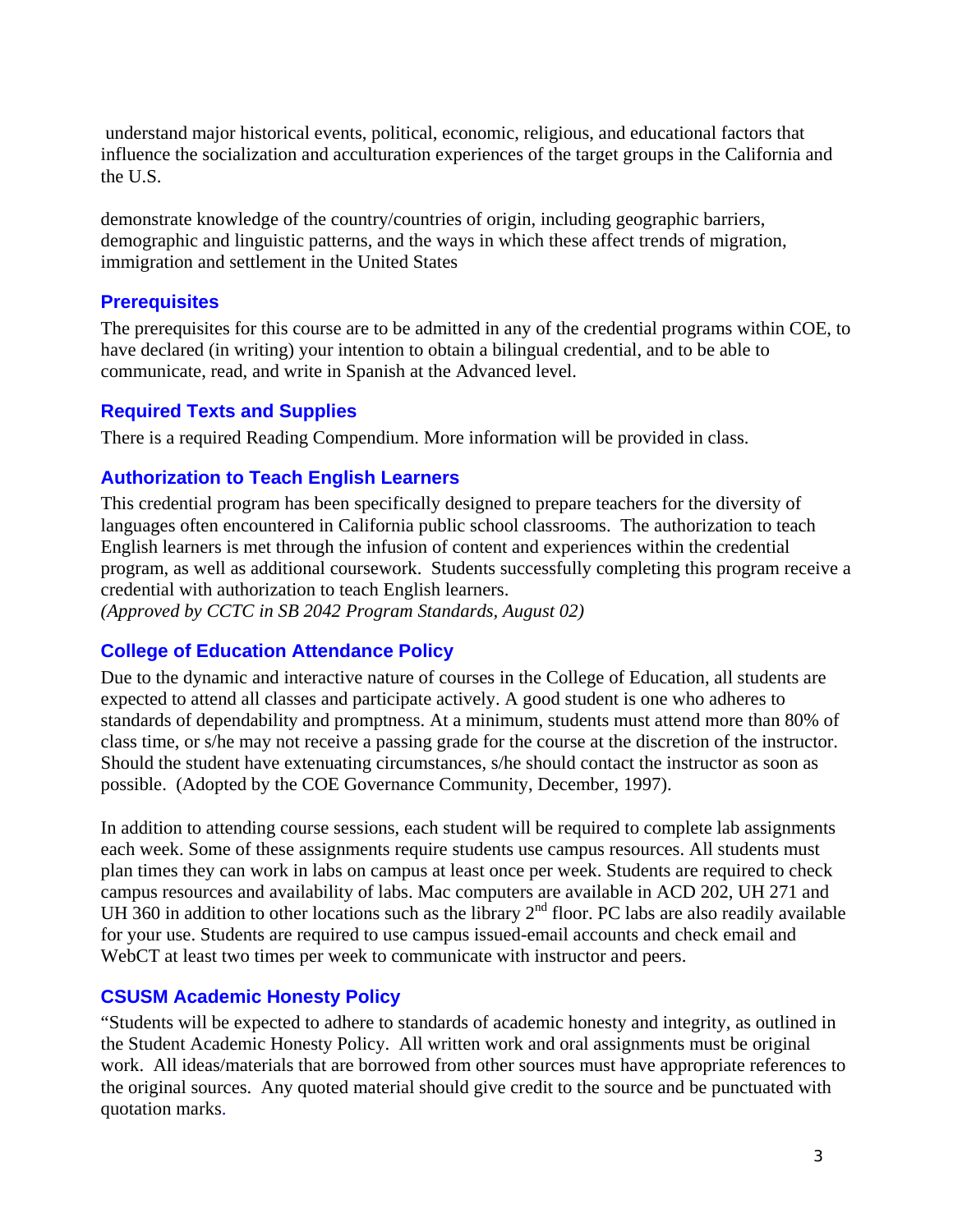Students are responsible for honest completion of their work including examinations. There will be no tolerance for infractions. If you believe there has been an infraction by someone in the class, please bring it to the instructor's attention. The instructor reserves the right to discipline any student for academic dishonesty in accordance with the general rules and regulations of the university. Disciplinary action may include the lowering of grades and/or the assignment of a failing grade for an exam, assignment, or the class as a whole."

## **Students with Disabilities Requiring Reasonable Accommodations**

Students must be approved for services by providing appropriate and recent documentation to the Office of Disable Student Services (DSS). This office is located in Craven Hall 5205, and can be contacted by phone at (760) 750-4905, or TTY (760) 750-4909. Students authorized by DSS to receive reasonable accommodations should meet with their instructor during office hours or, in order to ensure confidentiality, in a more private setting.

## **All University Writing Requirement**

In keeping with the All-University Writing Requirement, this course includes a writing component of at least 2,500 words (approximately 10 pages). This is administered in a variety of ways including formal writing requiring use of APA, informal, and electronic online discussions. Therefore, all writing will be looked at for content, grammar, spelling and format.

## **Professional and Administrative Requirements**

Teacher education is a professional preparation program. It is expected that students will come to class prepared to discuss the readings, submit required assignments, and participate in class activities. Students are expected to adhere to academic honesty and integrity, standards of dependability, confidentiality, and writing achievement. Because it is important for teachers to be able to effectively communicate their ideas to students, parents, colleagues, and administrators, writing that is original, clear and error-free is a priority for the College of education.

Professional demeanor is expected of all students enrolled in EDML 553. This may be evidenced by:

- On time arrival to all class sessions, both face-to-face and online. Please WebCT/email the instructor when you are unable to attend class or when you will be late. It is the policy of the CSUSM College of Education that any student who misses 20% or more of class time, class sessions, or on-line discussion time may not receive a passing grade for a course. (For summer session this means two or more classes missed. No exceptions are allowed)
- Advance preparation of readings and timely submission of assignments.
- Carefully considered, culturally aware approaches to solution finding.
- Supportive assistance to classmates with technical and/or content issues.
- Respectful participation in all settings (e.g. whole group, small group, WebCT discussions and study groups) with demonstration of positive interpersonal skills with classmates and guests.
- Backing up copies of all work. You will want these copies for your records and use in professional portfolio entries. Suggested procedures include:
	- Make an EDML 553 folder on your campus hard drive and save all your files in this folder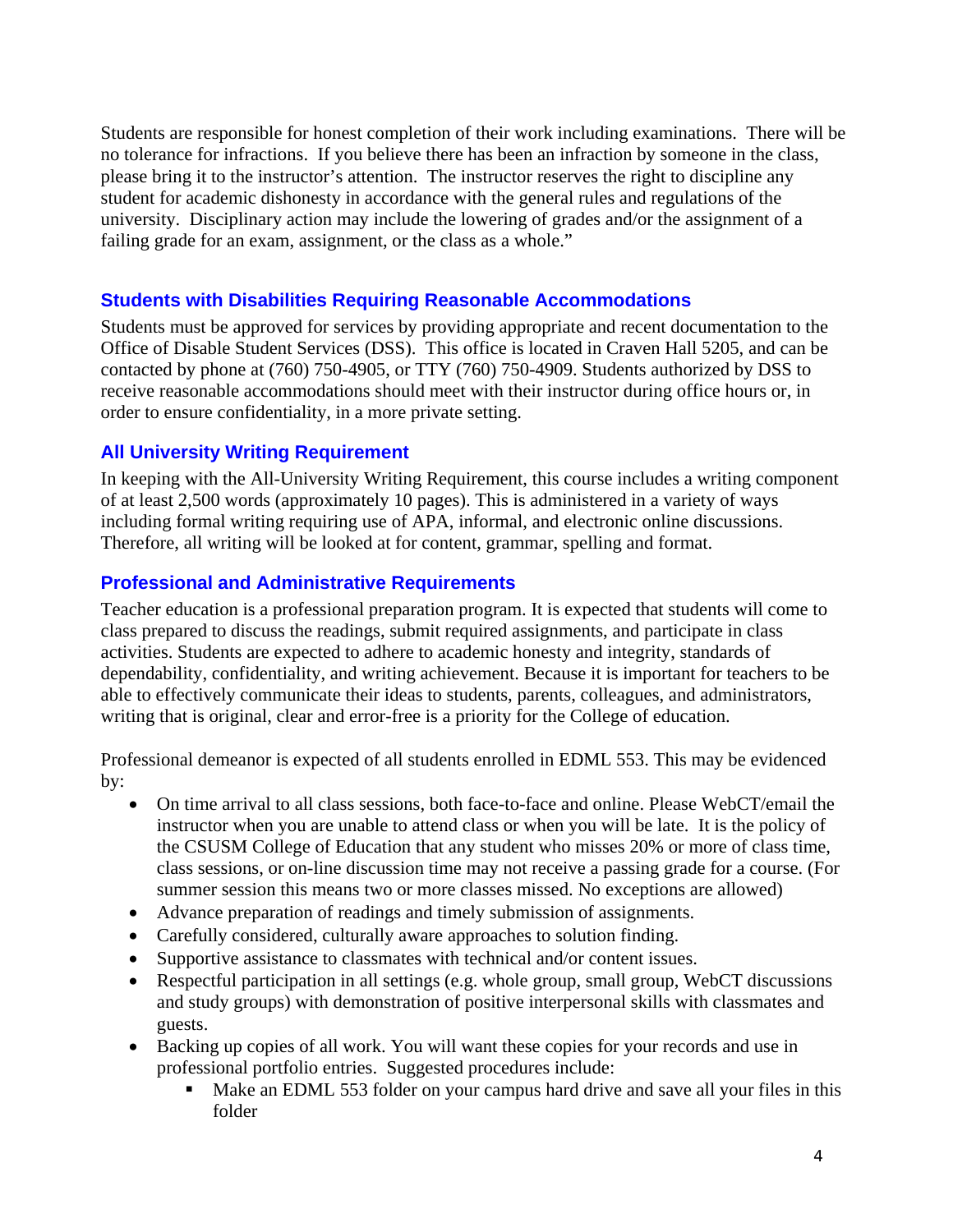- Save a back up of all files on your flash drive
- E-mail files to yourself for further backup
- Save backups on alternate or home computer
- Productive interaction with peers. Be aware that messages sent within an online context may be open to misinterpretation. When concerned, meanings should be verified to clarify sender's intent.
- Select one or two class "buddies" (e.g., study group members or WebCT Discussion teammates) to ensure that you receive information and handouts if you must miss a class.
- Record your Buddies' names, e-mail, home phone and cell phone.

## **Assignments**

Following is a list of course assignments with a brief description of each. Full details are listed online within WebCT. Please note that modifications may occur at the discretion of the instructors. Student's cooperation and flexibility in response to changes will be noted as part of the participation assessment.

In order to successfully complete this course, ALL assignments must be completed at an acceptable level noted on assignment directions and rubrics. In addition to the assignments described below, performance assessment on the teacher candidate's ability to communicate in Spanish will be assessed during class meetings. Failure to successfully complete this course with a grade of C+ or higher will prohibit a teacher candidate from obtaining a BCLAD. The percentage of weight for each assignment is noted next to the description of the topic. **Late assignments or assignments missing required elements receive reduced points. All assignments must be completed to pass the course.**

|   | <b>Assignment</b>    | <b>Description</b>                                                   | <b>Pts</b> |
|---|----------------------|----------------------------------------------------------------------|------------|
|   | <b>Introductions</b> | The purpose of this assignment is for students to introduce          | 5          |
|   |                      | themselves, to demonstrate the ability to contribute to online       |            |
|   |                      | discussion boards and to apply Netiquette in the process.            |            |
| 2 | Internet             | Through use of a Spanish web-based resource/tool, students will      | 20         |
|   | <b>Bookmarks</b>     | organize and manage online resources for projects and courses. This  |            |
|   | <b>Blog</b>          | tool will allow teacher candidates to continue to organize and share |            |
|   |                      | resources throughout COE program experiences. The assignment         |            |
|   |                      | requires evaluation and review of Spanish educational web sites and  |            |
|   |                      | reflection on classroom use.                                         |            |
|   |                      | Bookmarks (10 pts) Blog (10pts)                                      |            |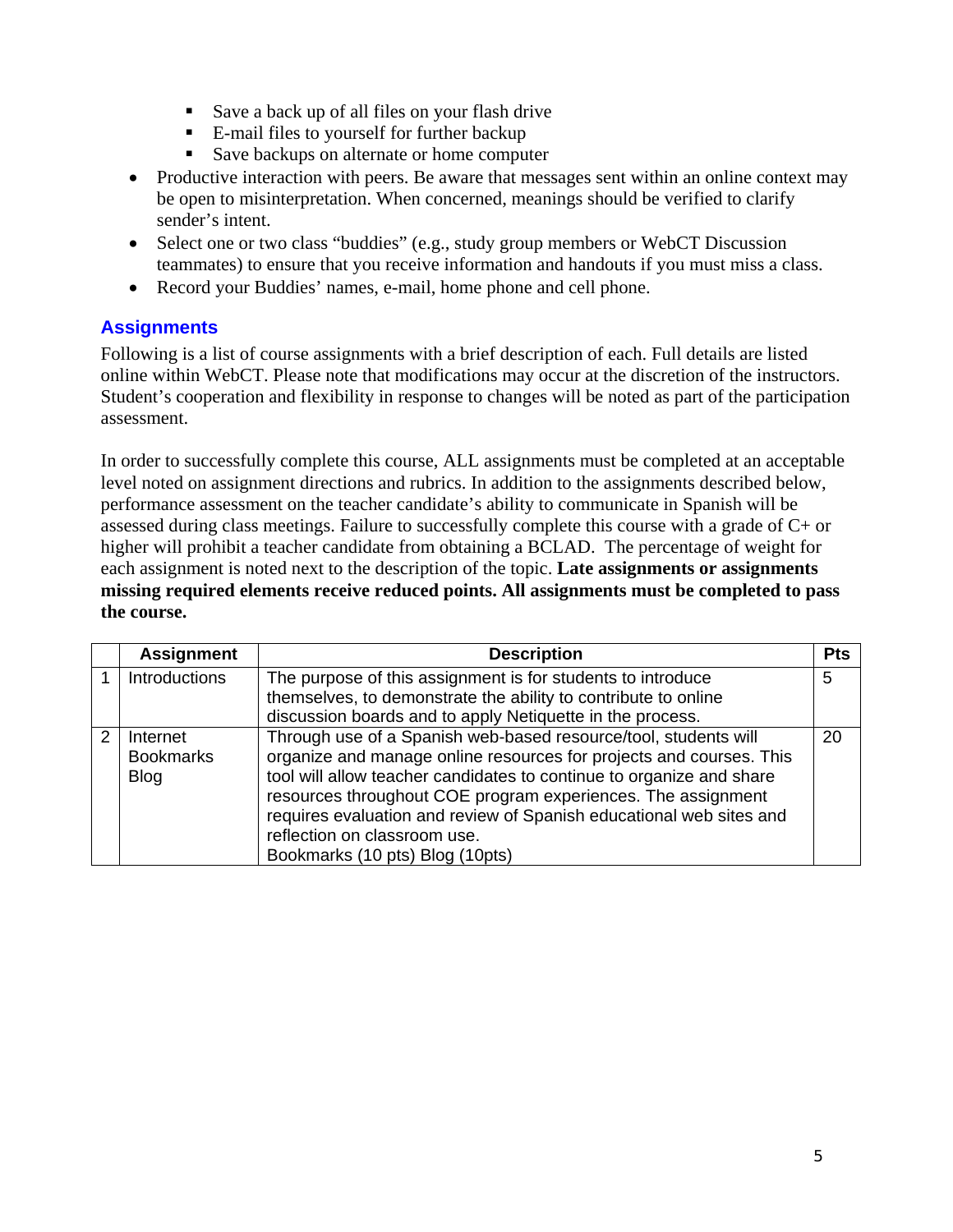| 3 | Language       | Language stories: Examining your own first and second language learning.          | 20 |
|---|----------------|-----------------------------------------------------------------------------------|----|
|   | <b>Stories</b> |                                                                                   |    |
|   |                | "In order to learn to teach in a society that is increasingly                     |    |
|   |                | culturally and linguistically diverse, prospective teachers                       |    |
|   |                | need opportunities to examine much of what is usually                             |    |
|   |                | unexamined in the tightly braided relationships of language,                      |    |
|   |                | culture, and power in schools and schooling. This kind of                         |    |
|   |                | examination inevitably begins with our own histories as                           |    |
|   |                | human beings and as educators--our own cultural, racial, and                      |    |
|   |                | linguistic backgrounds and our own experiences as raced,                          |    |
|   |                | classed, and gendered children, parents, and teachers in the                      |    |
|   |                | world. It also includes a close look at the tacit assumptions                     |    |
|   |                | we make about the motivations and behaviors of other                              |    |
|   |                | children, other parents, and other teachers and about the                         |    |
|   |                | pedagogies we deem most appropriate for learners who are                          |    |
|   |                | like us and who are not like us" Cochran-Smith (1993). Color                      |    |
|   |                | blindness and basket making are not the answers:                                  |    |
|   |                | Confronting the dilemmas of race, culture, and language                           |    |
|   |                | diversity in teacher education.                                                   |    |
|   |                | For this assignment you will write a narrative essay in Spanish about             |    |
|   |                | your own language learning, describing the experiences that have shaped           |    |
|   |                | both your own language acquisition and the attitudes and beliefs you have         |    |
|   |                | about language learning and usage. Reflect on your own experiences in             |    |
|   |                | terms of your own specific language learning, that which is determined by         |    |
|   |                | your own circumstances. It is the intention of this assignment for you to         |    |
|   |                | explore within yourself your "linguistic identity" as a learner, teacher and as a |    |
|   |                | bilingual/bicultural individual. Include specific examples of events or           |    |
|   |                | situations that you feel shaped your views. Be sure to situate your examples      |    |
|   |                | in the context of assumptions about schooling and education, etc. Feel free       |    |
|   |                | to relate these examples to the readings and discussions from class. This         |    |
|   |                | paper is due September. You will draft your essay the first day of class and      |    |
|   |                | get feedback from your writing group the second week of class. You will           |    |
|   |                | share your essay in small groups on September.                                    |    |
|   |                |                                                                                   |    |
| 4 | Journal        | Students reflect on course topics/ readings related to the course                 | 10 |
|   |                | content and how they mirror their own experiences in                              |    |
|   |                | learning/maintaining their mother tongue. APA must be followed for                |    |
|   |                | listing all resources. Entries are made to the journal weekly. The                |    |
|   |                | journal is submitted twice during the course for credit.                          |    |
| 5 | Cultural       | Students, working In groups, choose a topic relevant to their culture of choice   | 10 |
|   | Presentations  | and research it to present it in a Power Point format to the class.               |    |
|   |                |                                                                                   |    |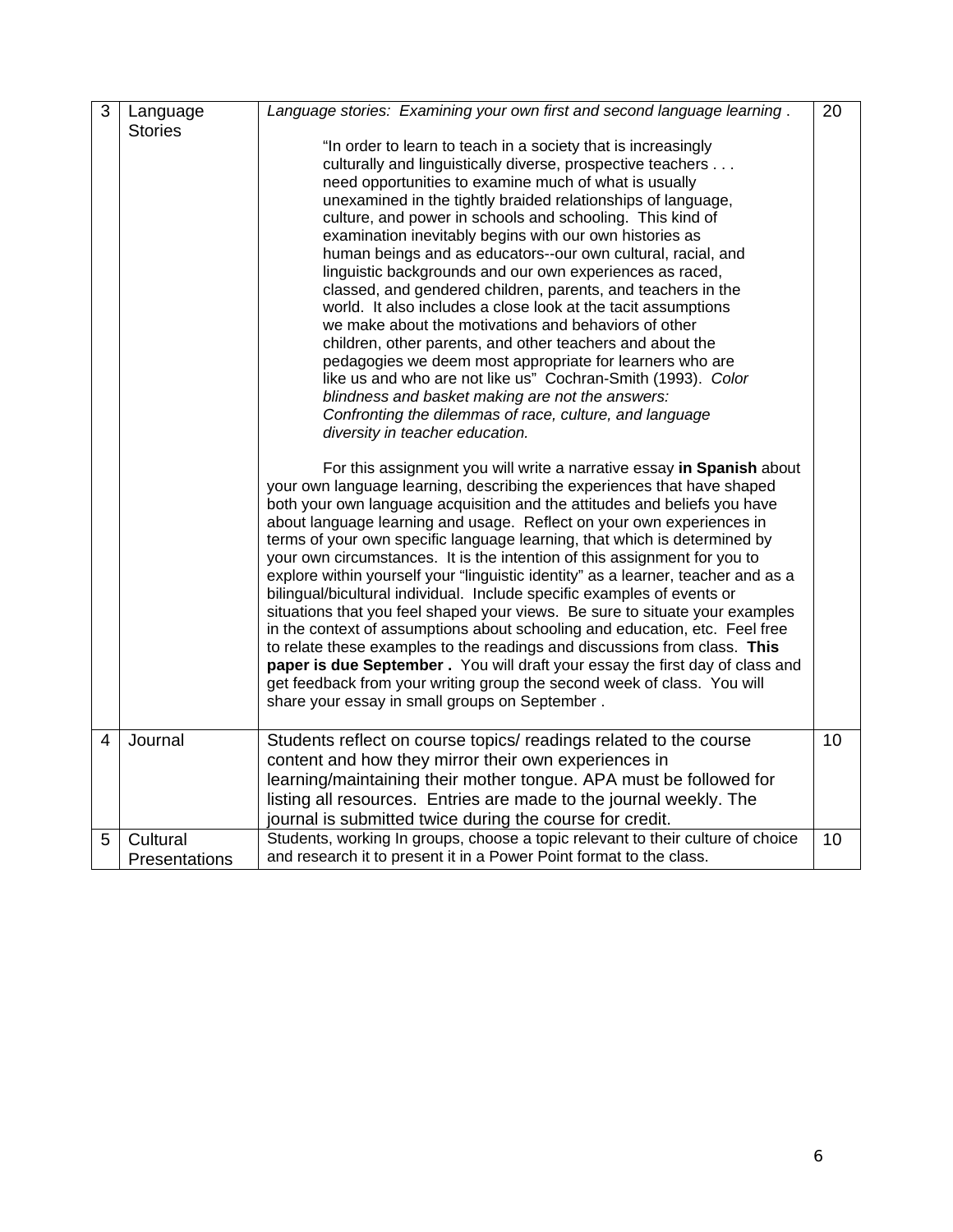| 6              |                | 3. Integrated Thematic Unit (CALLA or any other format): You are to develop                                                                    | 30  |  |
|----------------|----------------|------------------------------------------------------------------------------------------------------------------------------------------------|-----|--|
|                |                | a unit designed to teach in the primary language (Spanish) that will be useful                                                                 |     |  |
|                |                | for you in your teaching.                                                                                                                      |     |  |
|                |                | You must describe the students: grade level (s), literacy level,                                                                               |     |  |
|                |                | placement information on students. There are varying levels of                                                                                 |     |  |
|                |                | literacy. (3 points)                                                                                                                           |     |  |
|                |                | You must identify the major concepts that you want children to learn                                                                           |     |  |
|                |                | in the unit. (3 points)                                                                                                                        |     |  |
|                |                | You need to identify the areas of curriculum (content) you will use.                                                                           |     |  |
|                |                | For example, literature, mathematics, science, etc., (3 points)                                                                                |     |  |
|                |                | State the content objectives of the unit (3 points)                                                                                            |     |  |
|                |                | State the <b>literacy objectives</b> of the unit (3 points)                                                                                    |     |  |
|                |                | Identify the learning/scaffolding strategies and the metacognitive                                                                             |     |  |
|                |                | strategies you have chosen to use to help students make meaning.                                                                               |     |  |
|                |                | Give specific reasons for choosing the strategies you are using,                                                                               |     |  |
|                |                | that is, how do these strategies build scaffolds to meaning making                                                                             |     |  |
|                |                | and help students think about thinking as well as the task(s) while                                                                            |     |  |
|                |                | they are doing the task(s). Use content learned in your other classes                                                                          |     |  |
|                |                | to support your rationale. (3 points)                                                                                                          |     |  |
|                |                | Develop an overview of the topics of the unit. (2 points)                                                                                      |     |  |
|                |                | Develop the lessons that will teach the critical concepts. What are the                                                                        |     |  |
|                |                | objectives of your lessons, and how are those tied into the goals and<br>objectives you have set for the entire unit? Be clear and specific so |     |  |
|                |                | that someone will be able to take your lessons and replicate them.                                                                             |     |  |
|                |                | You do not need to develop more than 3 complete lessons. The idea                                                                              |     |  |
|                |                | is to have your work for your own classroom completed. We will                                                                                 |     |  |
|                |                | share the units that are being developed so that other students in the                                                                         |     |  |
|                |                | class can receive copies, if they wish to have them. (10 points)                                                                               |     |  |
|                |                | Be sure to include an authentic assessment in your unit. How                                                                                   |     |  |
|                |                | will you assess that students have met the objectives of the unit and                                                                          |     |  |
|                |                | the lessons? How will students demonstrate understanding? And                                                                                  |     |  |
|                |                | how will you know? Have you developed a rubric and a clear                                                                                     |     |  |
|                |                | description of what the various degrees of that rubric mean? (6                                                                                |     |  |
|                |                | points)                                                                                                                                        |     |  |
|                |                | Include a resource list to include bibliographical information for all                                                                         |     |  |
|                |                | materials used, such as books, art prints, CD's, computer software,                                                                            |     |  |
|                |                | videos, etc. (2 points). The unit must also contain a reflective                                                                               |     |  |
|                |                | section. What have you learned from the development of these                                                                                   |     |  |
|                |                | lessons? (2 points)                                                                                                                            |     |  |
|                |                | I will keep a copy of your unit for the files which will enable other                                                                          |     |  |
|                |                | students to look at good models of units. If you want the unit returned                                                                        |     |  |
|                |                | to you, be sure to give me two copies.                                                                                                         |     |  |
|                |                | This unit is due on the last day of class, but separate segments                                                                               |     |  |
|                |                | are due on the dates outlined in each class Module or Session                                                                                  |     |  |
| $\overline{7}$ | Attendance     | Teacher candidates are expected to have a positive disposition toward                                                                          | 5   |  |
|                | & Enthusiastic | teaching and learning. Students should help each other and create a                                                                            |     |  |
|                | Participation  | positive classroom environment. This means having a positive attitude                                                                          |     |  |
|                |                | in class, being on time and actively engaged in discussions and                                                                                |     |  |
|                |                | activities both in class and online.                                                                                                           |     |  |
|                |                | <b>TOTAL</b>                                                                                                                                   | 100 |  |
|                |                |                                                                                                                                                |     |  |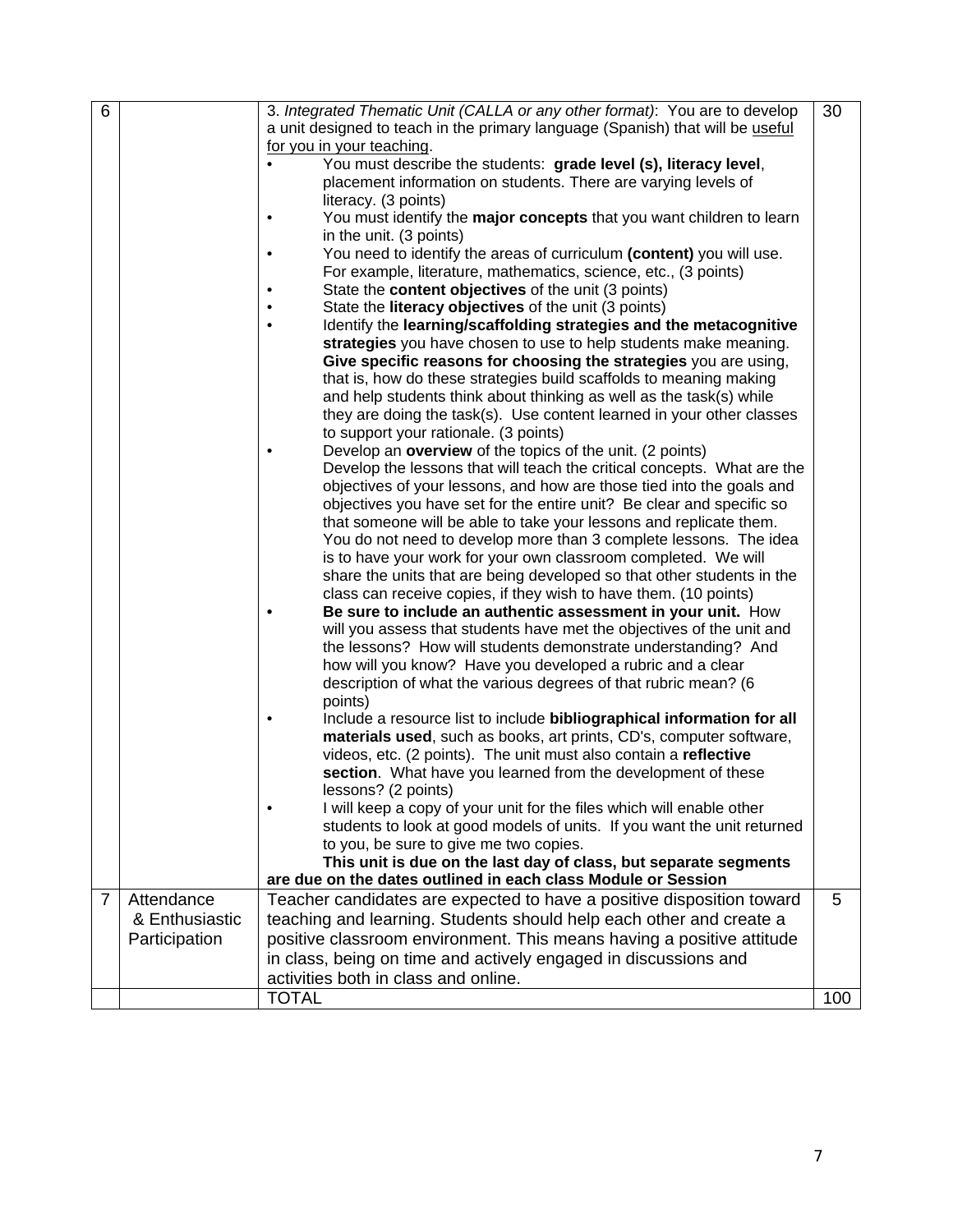#### **Policy for Submitting Assignments**

It is expected that all work will be turned in prior to, or on, the due date. Late assignments will be penalized by a deduction in points for each day late. After one week, late assignments receive no credit. If extraordinary circumstances occur, please make an appointment with the instructor. Remember that communication is the key to success.

Students are required to use campus issued-email accounts and **check email and WebCT at least two times per week outside of class meetings** to communicate with instructor and peers and read announcements.

## **Grading Procedures And Assessment**

Grading is calculated on the standard of

In order to successfully complete this course, all assignments must be completed at an acceptable level noted on assignment directions and rubrics. Late assignments will loose credit points for each day late and will not be accepted after seven days tardy. In addition to the assignments described above, performance assessment will be on student's cooperation and flexibility in response to unforeseen challenges and student's ability to perform tasks using a variety of technology tools.

#### **Criteria for Grading Assignments**

- A 90-100% Outstanding work on assignment, excellent syntheses of information and experiences, great insight and application, and excellent writing.
- B 80-89% Completion of assignment in good form with good syntheses and application of information and experiences; writing is good.
- $\mathsf{C}$ 70-79% Completion of assignment, adequate effort, adequate synthesis of information and application of information and experiences, writing is adequate.
- D 60-69% Incomplete assignment, inadequate effort and synthesis of information, writing is less than adequate.

## **Grading Policy**

An **A** student is one who:

- completes all assignments on time and demonstrates the ability to summarize, analyze, and/or reflect at high levels.
- varies sources of information for assignments, demonstrating high degree of effort in pursuing varied perspectives around important educational issues.
- completes all the reading assignments and develops thoughtful and thorough responses.
- produces work that reveals a strong commitment to self-discovery and learning.
- produces work at a high professional level in terms of both writing and content.
- develops a high quality presentation, demonstrating significant learning around a contemporary issue.
- presents confidently and intelligently, demonstrating effective teaching skills.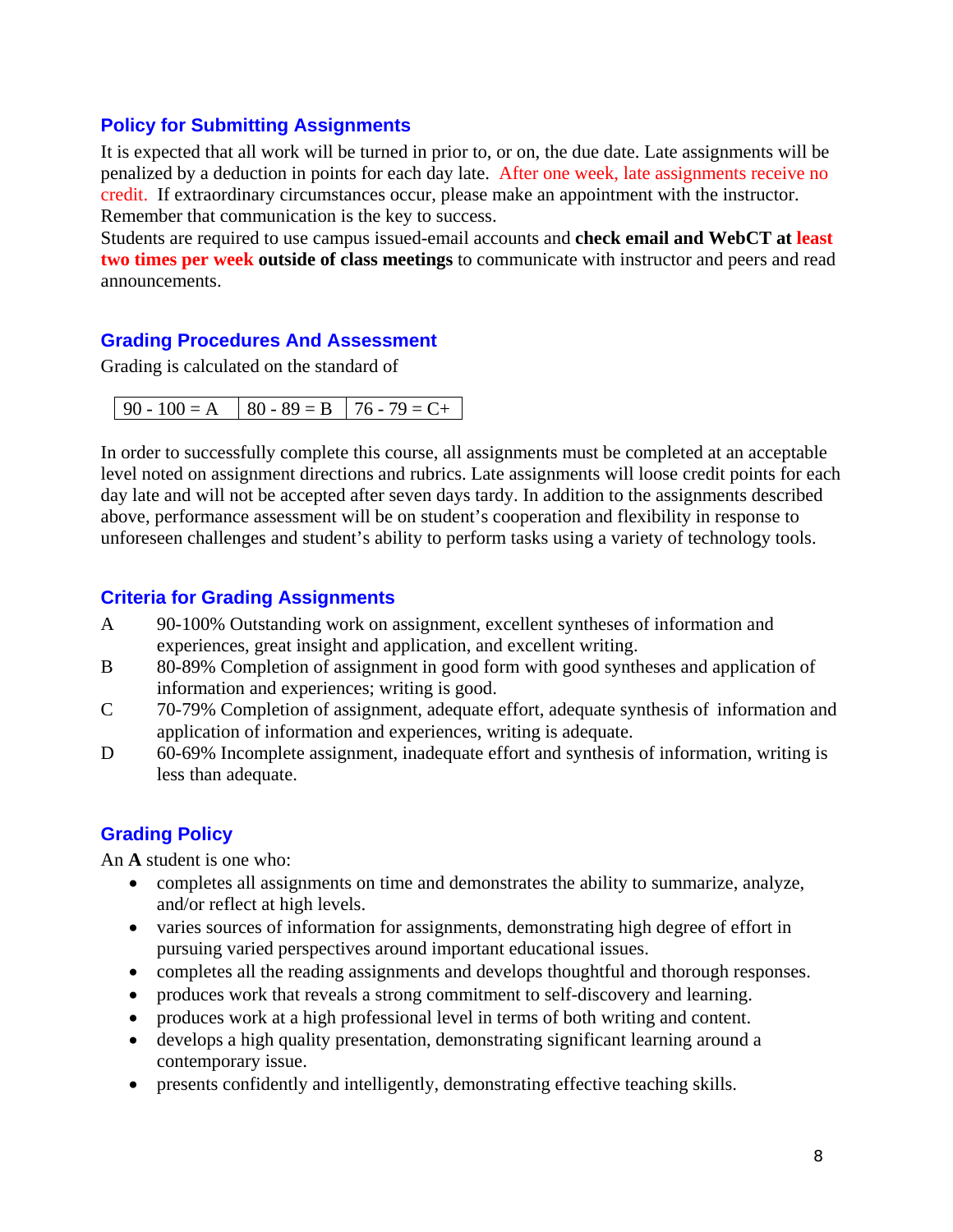- completes assignments in/out of class with a focus on learning and exploration, pushing him/herself to better understand the profession through quality work.
- attends almost every class meeting and is fully engaged during class.
- pushes him/herself to new understandings by participating in discussions, sharing his/her opinions, and valuing others' perspectives both in class, online, and in study groups.
- contributes to the positive environment of the class by respecting all members.

A **B** student is one who:

- completes all or almost all assignments, all or most on time, and demonstrates the ability to summarize, analyze, and/or reflect at fairly high levels, showing consistent improvement over time.
- varies sources of information for assignments, demonstrating high degree of effort in pursuing varied perspectives around important educational issues.
- completes all or most of the reading assignments and develops thoughtful and fairly thorough responses.
- produces work that reveals a commitment to self-discovery and learning.
- produces work that is close to professional level in terms of both content and writing, working to develop a strong command of writing, speaking, planning and presenting.
- develops presentations, demonstrating significant learning
- presents confidently and intelligently, demonstrating effective teaching skills.
- completes assignments in/out of class with a focus on learning and exploration, pushing him/herself to better understand the profession through quality work.
- attends almost every class meeting and is regularly engaged during class.
- pushes him/herself to new understandings by participating in discussions, sharing his/her opinions, and valuing others' perspectives.
- contributes to the positive environment of the class by respecting all members.

A **C** student is one who:

- completes or attempts most of the assignments, mostly on time, and demonstrates the ability to do some quality summarizing, analysis, and reflection, showing improvement over time.
- varies sources of information for assignments, demonstrating effort in pursuing varied perspectives around important educational issues.
- completes most of the reading assignments and develops thoughtful and sometimes thorough responses.
- produces work that reveals a commitment to some self-discovery and learning.
- produces work that is not yet at a professional level in terms of both writing and content.
- develops a quality presentation, demonstrating learning around a contemporary issue.
- presents confidently and intelligently, demonstrating some effective teaching skills.
- completes assignments in/out of class with a focus on learning and exploration, pushing him/herself a little to better understand the profession.
- attends most class meetings and is often engaged during class.
- pushes him/herself to some new understandings by participating to a moderate degree in discussions, sharing his/her opinions, and valuing others' perspectives.
- contributes to the positive environment of the class by respecting all members.